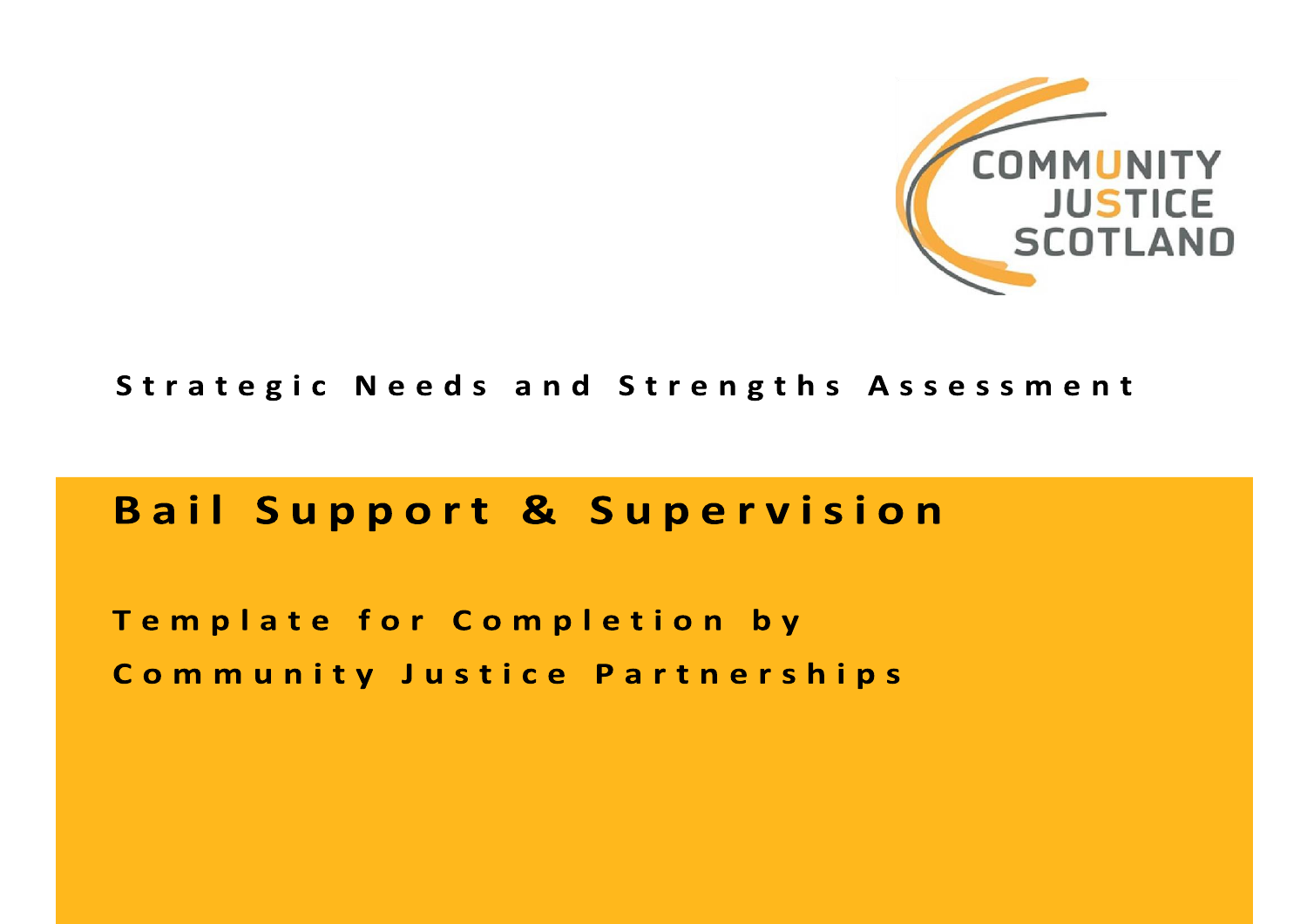#### About this Template

Strategic needs and strengths assessment (SNSA) is the foundation on which an area can understand the needs of their population and the services and interventions that are in place locally. SNSA will facilitate evidence-led planning to effectively address the needs of individuals in a local area. A full SNSA should provide a comprehensive overview of community justice in that locality and the needs, issues and strengths specific to that area[. Guidance](https://communityjustice.scot/reports_and_stats/strategic-needs-and-strengths-assessment-guidance/) supporting the production of a full SNSA was issued by CJS in February 2020.

In March 2020 the COVID-19 pandemic struck and had, and continues to have, a significant impact on every part of life including the justice system. Community justice-based agencies have toiled to maintain delivery of essential services against a backdrop of changing priorities and varying degrees of intermittent lockdowns. Throughout the period of the pandemic people and partners have sought innovative and creative ways to support the most vulnerable in our communities and sustain critical activity around public protection whilst recognising that workers are also struggling with health, care and self-isolation issues.

The impact of this on activities such as strategic planning has been considerable, particularly on key tasks such as the development of local SNSAs and Community Justice Outcome Improvement Plans (CJOIPs). Following a meeting with the Community Justice Network in September 2020, and three CJS-led briefing sessions with CJP chairs, it was agreed that providing some guidance as to how strategic planning for community justice might be best approached during lockdown and into recovery would be of some benefit.

The CJS (and legislative) position is that every area should have an up-to-date CJOIP, populated through the process outlined in the SNSA guidance. Where this is not possible, CJS have set out a minimum expectation that local areas focus on three specific areas of activity to produce targeted SNSA reports:

• Arrest Referral **Contract Contract Contract Contract Contract Contract Contract Contract Contract Contract Contract Contract Contract Contract Contract Contract Contract Contract Contract Contract Contract Contract Contr** 

This template builds on the SNSA guidance and provides more detail about how to produce a targeted SNSA report in respect of Bail Support and Supervision. The template contains an overview of Bail Support and Supervision, nationally, including key principles and key roles. National and local data sources which will help to develop demographic, need and service profiles are outlined and examples are included of how data might be presented using narrative and visual descriptions. Guidance is included in how to approach horizon scanning, the analysis of the data and the development of recommendations and priorities.

The national data within this template can be used by every area in Scotland but it is essential that it is supplemented with local data and information. Only by doing this will CJPs understand the local needs of their population and the services and interventions that are in place locally. Guidance on the methods and considerations for collating local data and information are signified throughout this template by a signpost icon.

The primary purpose of this template is to assist CJPs to begin to, where they have not previously, engage in a measured and supported way with the SNSA process as a means of creating, revising or developing their local CJOIP. The completion of targeted SNSA reports will begin the process towards a full SNSA and will provide assurance to CJPs (and to CJS when local areas, as is legally required, consult with us about new CJOIPs) that local outcomes and priorities are robustly evidence-based.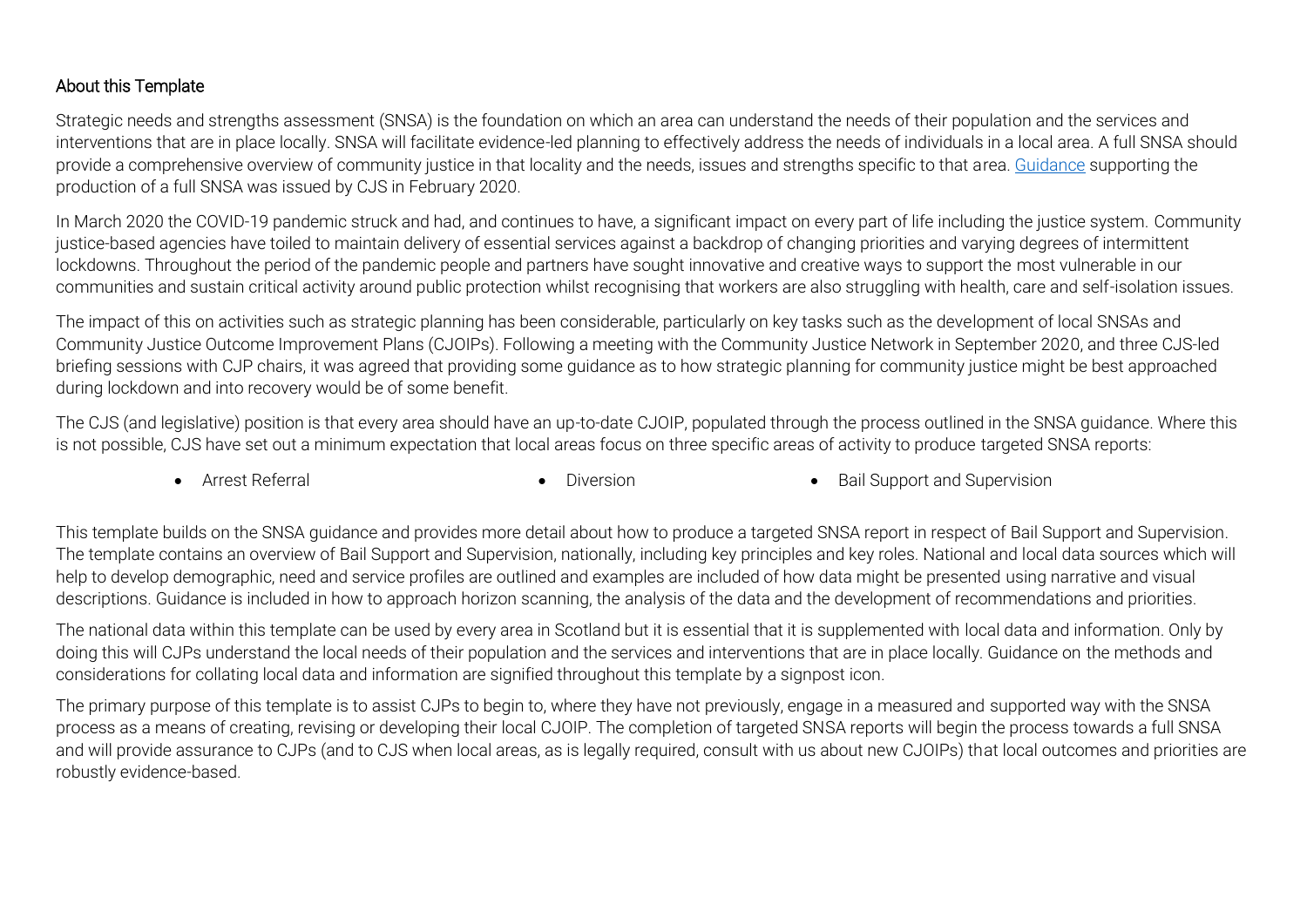Strategic Needs and Strengths Assessment

Template for Local Area Completion

Local Authority Area:

#### Focus on: BAIL SUPPORT & SUPERVISION



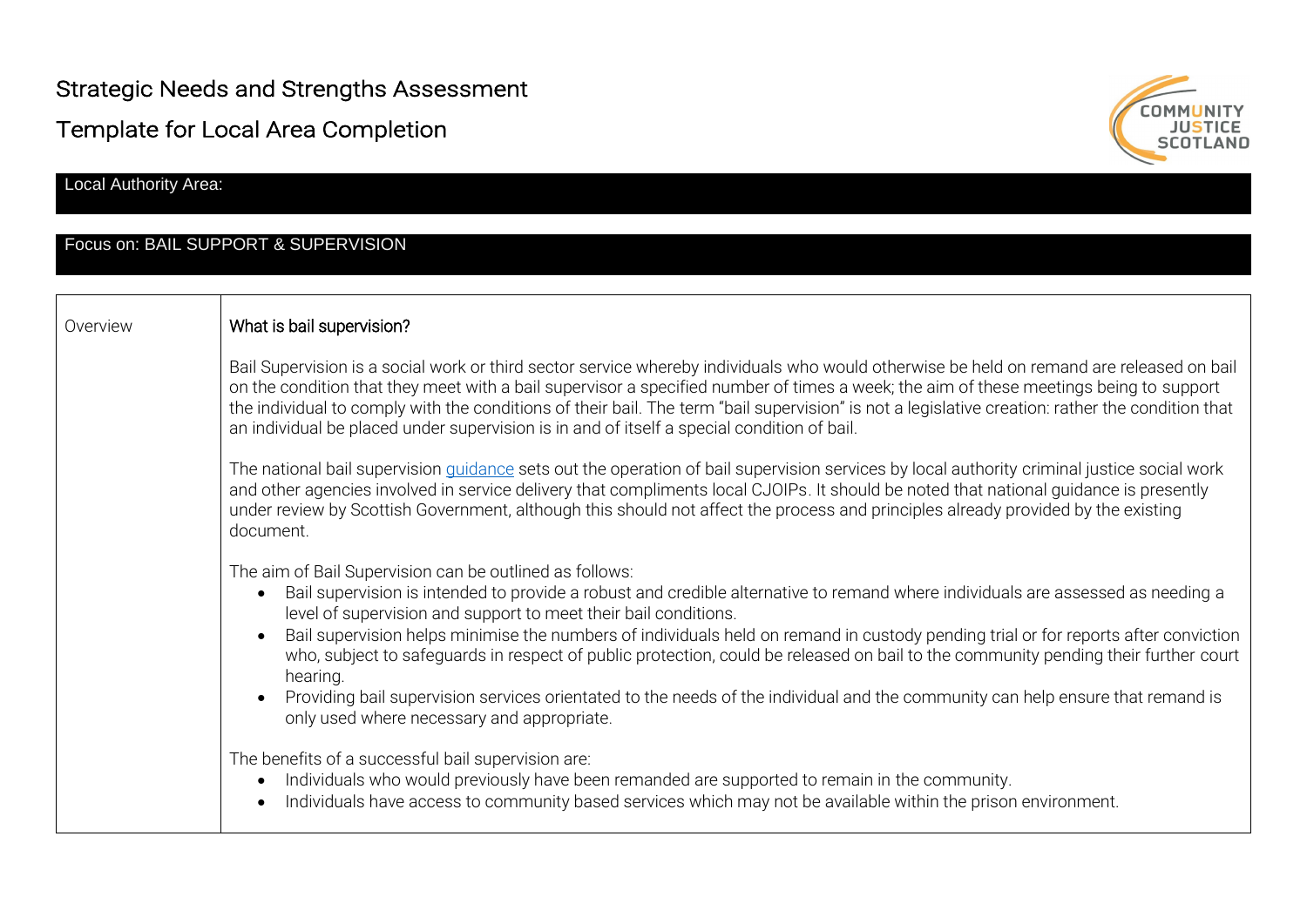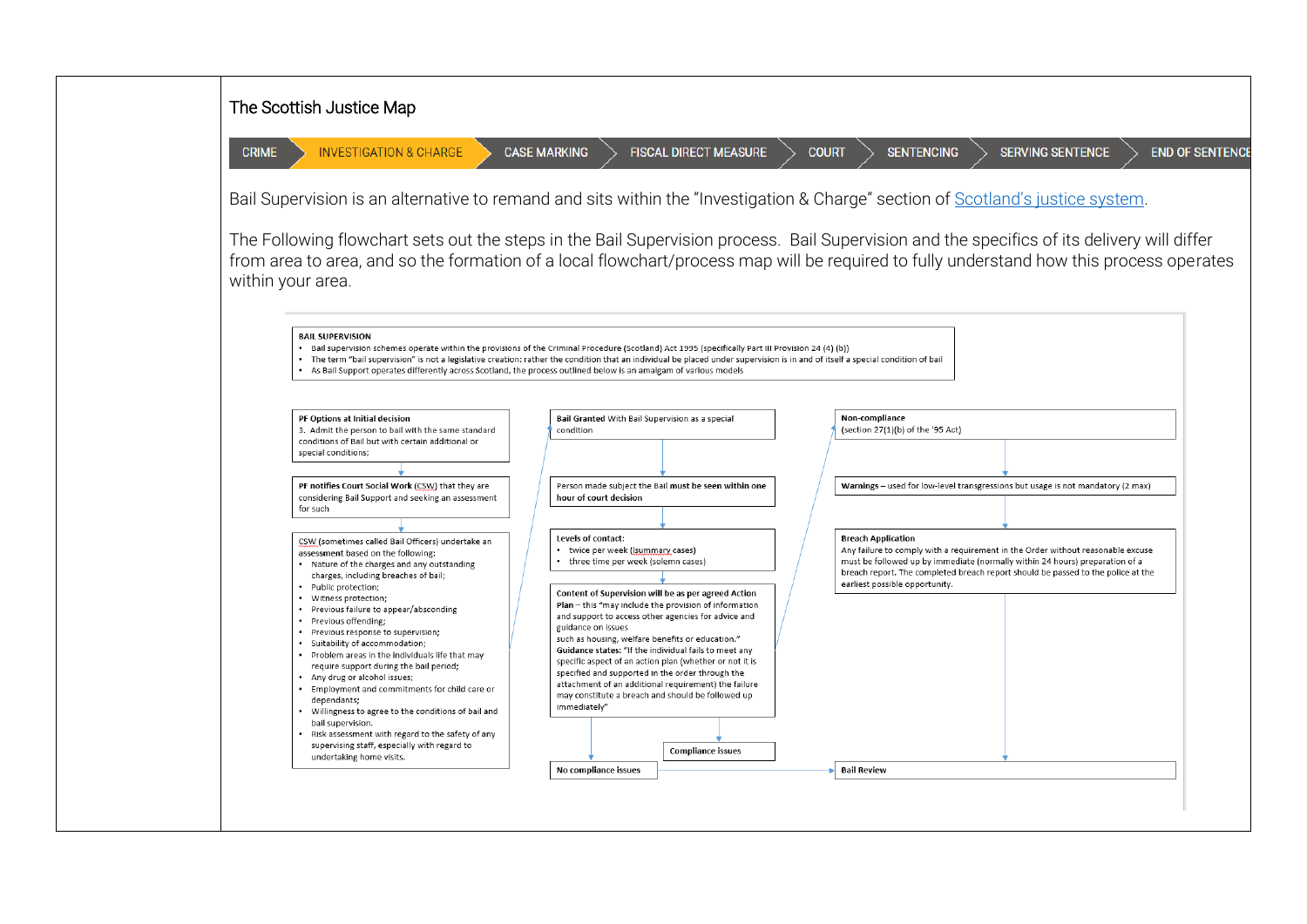### Key Principles

Bail Supervision should be underpinned by the following key concepts:

- Bail supervision should be regarded as an integral part of court social work services;
- Bail supervision does not supplant standard bail but is bail with a supervision condition that provides an additional option for sentencers i.e. needs to be targeted on those whose application for bail would otherwise have been unsuccessful;
- The priority is to work with the Procurator Fiscal in identifying where bail is to be opposed and where the option of bail supervision would reduce opposition to bail and provide an appropriate alternative to remand;
- The roles of the respective organisations involved in the operation of bail supervision needs to be clearly defined;
- The legitimate expectations of courts need to be clearly understood by all parties:
- Operational arrangements should not unduly delay court procedures;
- Criminal Justice Social Work teams should provide Sheriffs and the Procurator Fiscal with regular updates on the services that have been made available in their area. Services should be developed according to local need and should include services commissioned from Third Sector organisations where appropriate.

Your data collection throughout this template should help to answer questions about whether or not the existing delivery of Bail Support and Supervision is an effective provision locally. It is therefore important to have these questions in mind when collecting information about your demographics, needs and services. If you want to explicitly agree these questions with partners before completing this template there is further guidance on how to do this within the Strategic Needs and Strengths Assessment (SNSA) [guidance](https://communityjustice.scot/wp-content/uploads/2020/02/Strategic-Needs-and-Strengths-Assessment-guidance-document-Feb-2020.pdf) under the headings "Data Collection Plan". Any local evaluation of Bail Support and Supervision will be particularly helpful.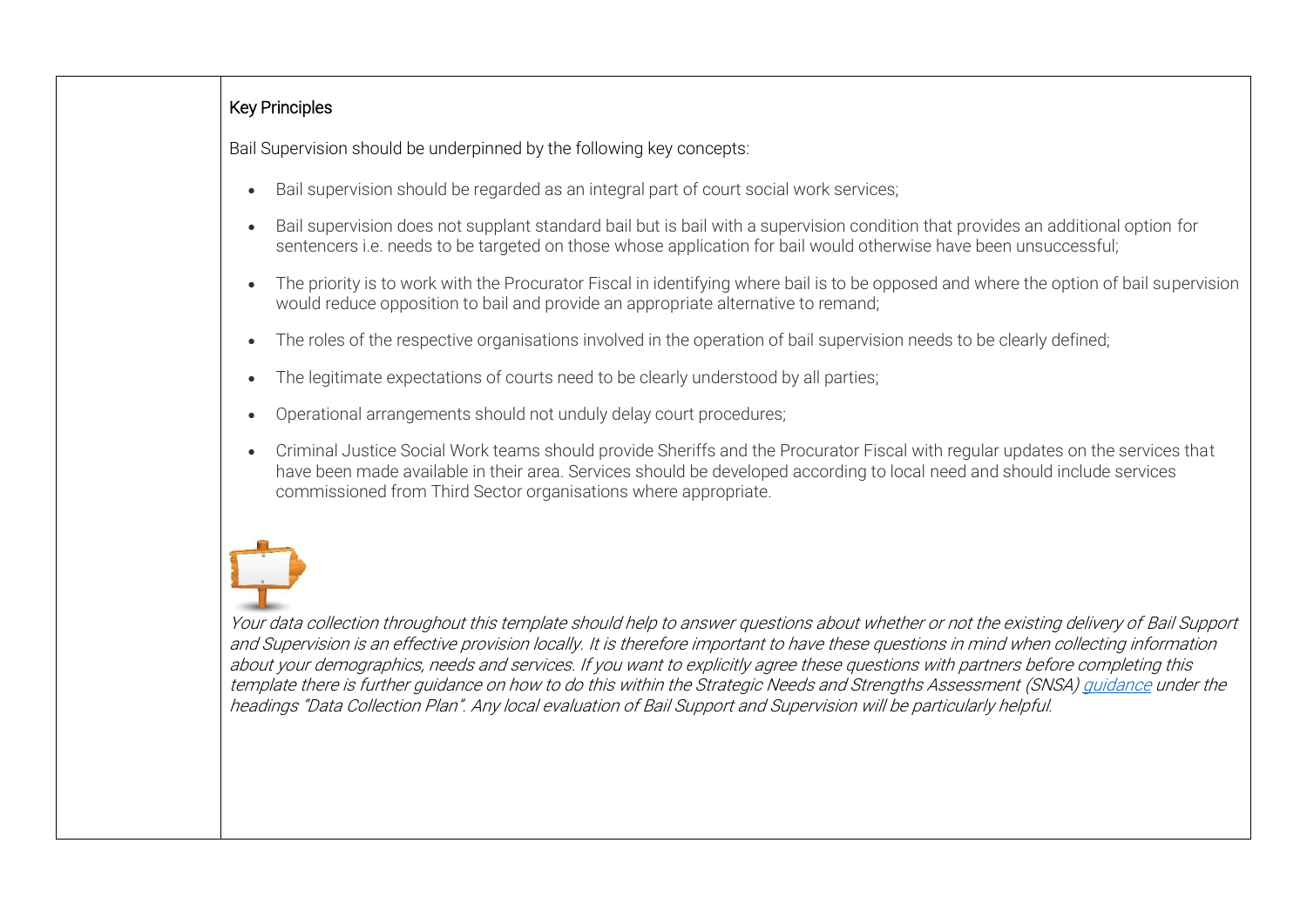### Key Roles

COPFS , Defence Agents, Court Social Work (Bail Officer), Local authority (Social Work) and Partner Agencies(Including third sector) are the main partners involved in the Bail Supervision process.

The role of COPFS at the first stage of the process is to notify court social work that they are considering Bail support and seeking an assessment for such. Where Social Work receive early notification of all those in Police custody in a timely manner from COPFS, they may provide some additional advice on potential suitability.

Who is the local contact for the Procurator Fiscal? Some important questions to ask them might be:

- How are they assured that key information, which may lead to a decision to grant supervised bail, is consistently considered and adheres to nationally agreed criteria?
- What information does the Procurator Fiscal receive from Social Work regarding locally available Bail Supervision services?
- What information does the Procurator Fiscal require and receive from Social Work during the Bail supervision?
- How are COPFS routinely advised on developments and progress in Bail supervision to remain confident in its use?

Defence Agents may also request an assessment for Bail Supervision prior to their client appearing from custody or while appearing in court. If this request is to take place prior, the Defence Agent can do this by contacting Social Work directly, or if in Court this is put to the Sheriff for consideration as an additional Bail condition (special condition). The Sheriff can then request assessment if this is considered appropriate.

As it is unlikely CJP's will have direct contact for Defence Agents, it may be possible to have some dialogue on this with the local Bar Association. Should this prove challenging, or outside of available time constraints, Social Work may be able to offer some guidance on whether this is routinely utilised.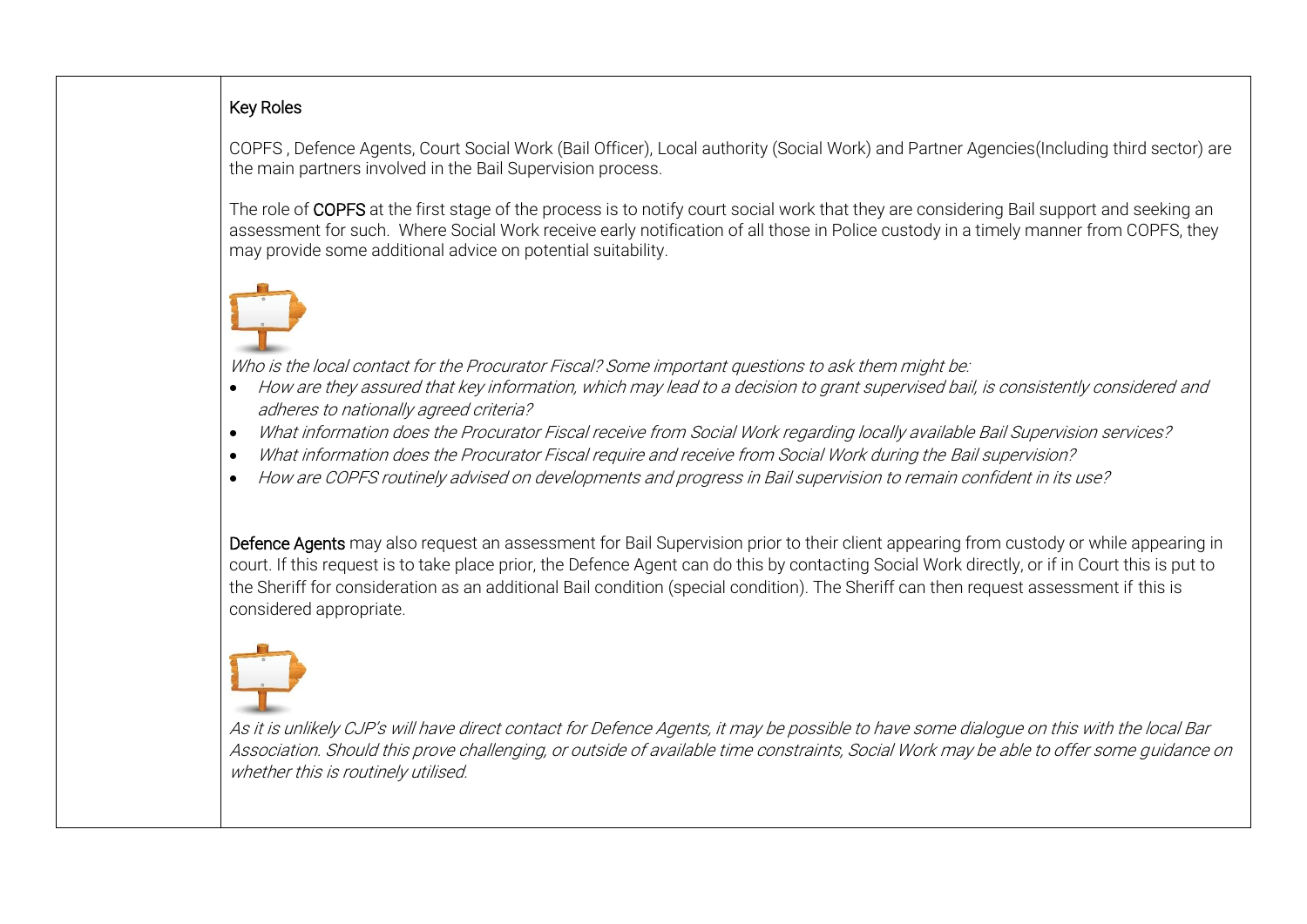Some important questions to ask them might be:

- What information do Defence Agents receive from Social Work regarding locally available Bail Supervision Services?
- Are Defence Agents aware of how to contact Social Work and how to make a specific request for assessment for Bail Supervision in Court?

The Court Social Worker (Bail officer) undertakes an assessment based on the following:

- Nature of the charges and any outstanding charges, including breaches of bail;
- Public protection;
- Witness protection;
- Previous failure to appear/absconding;
- Previous offending;
- Previous response to supervision;
- Suitability of accommodation;
- Problem areas in the individuals life that may require support during the bail period:
- Any drug or alcohol issues;
- Employment and commitments for child care or dependants;
- Willingness to agree to the conditions of bail and bail supervision.
- Risk assessment with regard to the safety of any supervising staff, especially with regard to undertaking home visits. The assessment if successful forms the agreed action plan.



Who oversees Bail Supervision locally? Is this person based within the Court or Local Authority? Some important questions to ask them might be:

- What information do Social Work use or receive in order to make a suitability assessment, and when is this received?
- What information is communicated to the individual and other partners (primarily Local Authority and COPFS) regarding the decision and how (prior to commencement) ?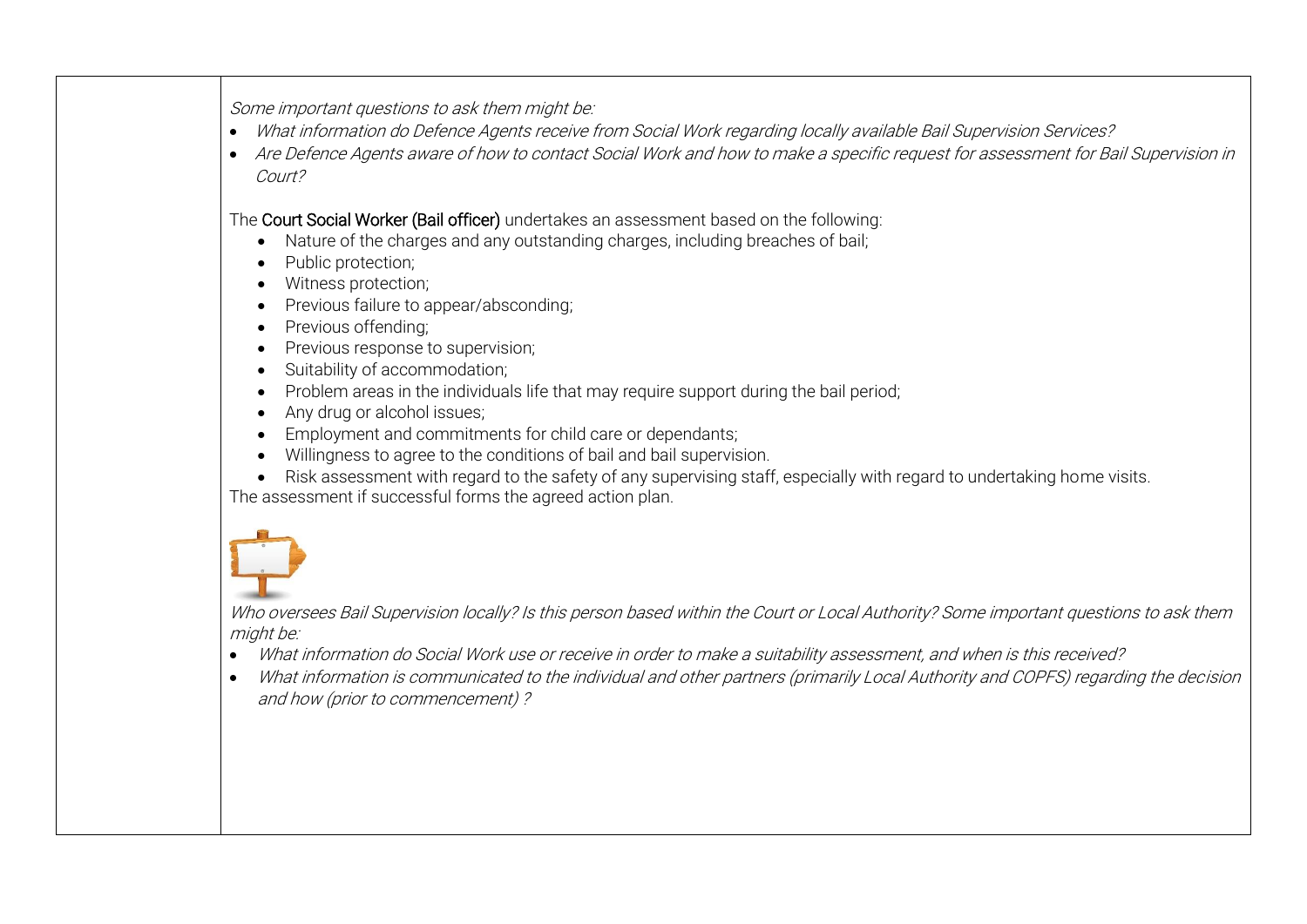The Role of the Local Authority (Social Work) is to maintain the correct level of contact. This is outlined to be a minimum of twice per week in summary cases and three times per week in solemn cases. The content of the supervision will be as per the agreed action plan. This should include a package of supervision, and assistance with how to access appropriate support services, including accommodation. This is aimed at providing the opportunity for Bail to an individual who would otherwise receive a custodial remand. Information to improve access to appropriate support services related to bail supervision will be dependent on the services provided in local authority areas by community justice partners, including third sector providers.

It is also the role of Local Authority (Social Work) to monitor an individual's compliance with the condition of Bail Supervision. Where an individual demonstrates actions and behaviour which would fail in their compliance with the plan, Social Work have a duty to address this with an individual through exploration of the reasons for that and potentially, the issuing of warnings and/or reporting the breach to Police at the earliest opportunity.



Who, within the Local Authority (Social Work), oversees Bail Supervision? Some important questions to ask them might be:

- What information is included within the action plan for an individual and how is this communicated to the individual and other partners regarding the decision and how?
- How are Bail Support and Supervision intervention programmes agreed and designed, and are any other partners and / or the individual involved?
- Does engagement with services generally start immediately?
- How is an individual supported to comply with the Bail Supervision requirement placed upon them, and in the event of potential breach, how is this explored and reported where necessary?
- How are universal services available locally utilised as part of Bail Supervision, and do referrals occur during this period to support sustainable life choices?

Include a summary of any identified local strengths or issues within this section.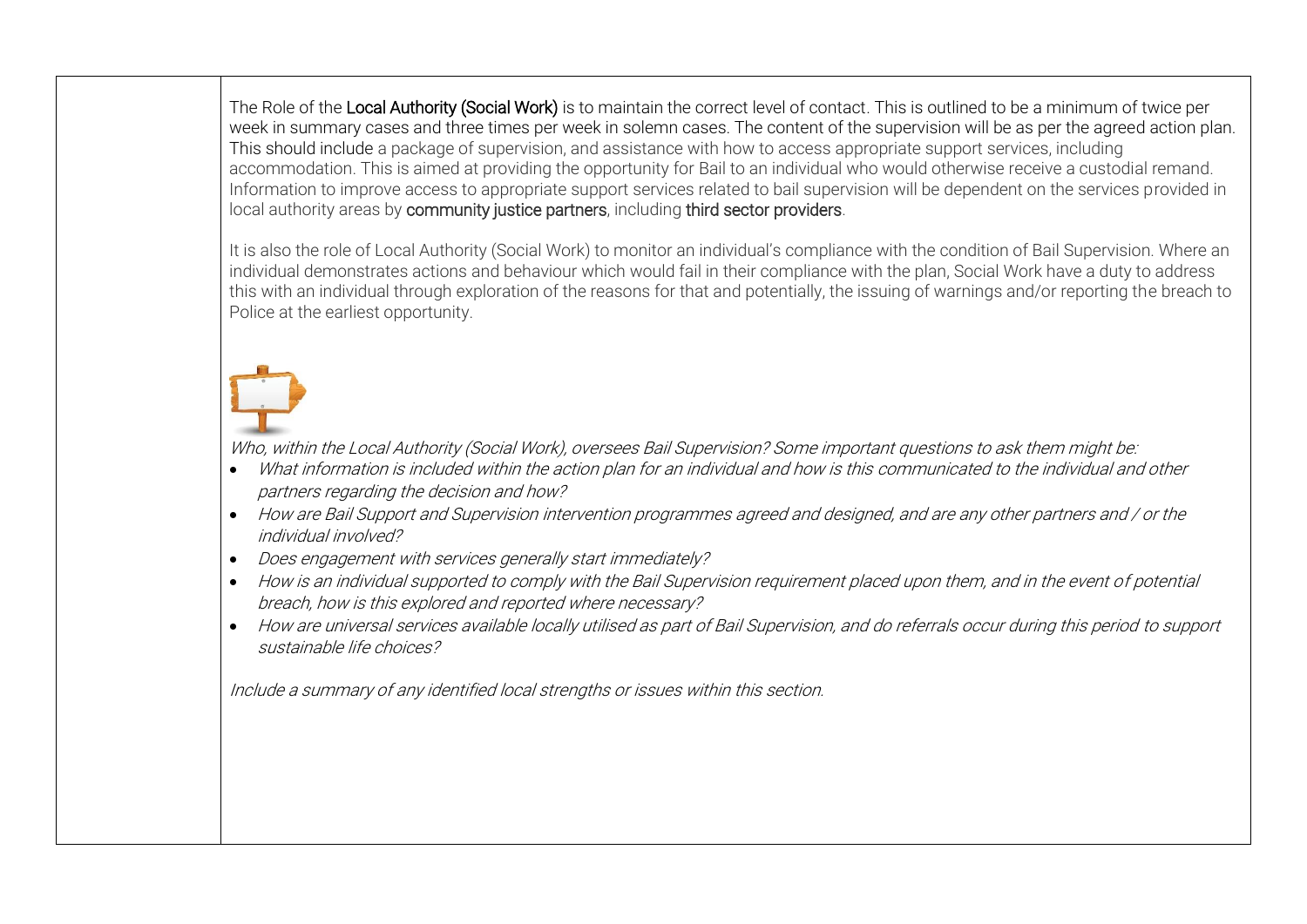| Demographic<br>profile | There are nationally published data tables available which contain data relating to Bail Support and Supervision. These include:<br>Requests from Court for bail information<br>Bail supervision cases commenced<br>Bail supervision individuals<br>Your COPFS and Social Work partners may be able to provide a further breakdown of data. This will be subject to local processes and<br>protocols around data requests and may take some time to arrange so it is important to factor that in to your planning. Examples of<br>data that might be available locally are: |                                                                                                                                                                                                                                                                                    |                                                                                 |  |  |  |  |  |
|------------------------|-----------------------------------------------------------------------------------------------------------------------------------------------------------------------------------------------------------------------------------------------------------------------------------------------------------------------------------------------------------------------------------------------------------------------------------------------------------------------------------------------------------------------------------------------------------------------------|------------------------------------------------------------------------------------------------------------------------------------------------------------------------------------------------------------------------------------------------------------------------------------|---------------------------------------------------------------------------------|--|--|--|--|--|
|                        | Data                                                                                                                                                                                                                                                                                                                                                                                                                                                                                                                                                                        | Supplementary Data                                                                                                                                                                                                                                                                 | <b>Agency Responsible</b><br>COPFS<br>Social Work<br>Social Work<br>Social Work |  |  |  |  |  |
|                        | The total number of individuals assessed for Bail<br><b>Support &amp; Supervision</b>                                                                                                                                                                                                                                                                                                                                                                                                                                                                                       | The nature of the charge for which individuals<br>assessed for Bail Support & Supervision                                                                                                                                                                                          |                                                                                 |  |  |  |  |  |
|                        | The total number of individuals rejected following<br>assessment                                                                                                                                                                                                                                                                                                                                                                                                                                                                                                            | The reasons for which individuals were rejected<br>following assessment                                                                                                                                                                                                            |                                                                                 |  |  |  |  |  |
|                        | The total number of individuals accepted for Bail<br><b>Support &amp; Supervision</b>                                                                                                                                                                                                                                                                                                                                                                                                                                                                                       |                                                                                                                                                                                                                                                                                    |                                                                                 |  |  |  |  |  |
|                        | The total number of individuals who breached Bail<br>Support or Supervision.                                                                                                                                                                                                                                                                                                                                                                                                                                                                                                | The reasons for breach of Bail Support or<br>Supervision.                                                                                                                                                                                                                          |                                                                                 |  |  |  |  |  |
|                        | The total number of individuals who completed a<br>period of Bail Support or Supervision.                                                                                                                                                                                                                                                                                                                                                                                                                                                                                   | Referrals to partner agencies (and the reason for<br>referrals) and the agencies to whom those referrals<br>were made.                                                                                                                                                             | Social Work                                                                     |  |  |  |  |  |
|                        | be more fully utilised as an alternative to remand, and the needs of those who may utilise the service.                                                                                                                                                                                                                                                                                                                                                                                                                                                                     | When considering the potential for Bail Support and Supervision locally, it is important to analyse data on the population remanded in<br>custody from your local authority area. This will provide insight into what capacity may be required should Bail Support and Supervision |                                                                                 |  |  |  |  |  |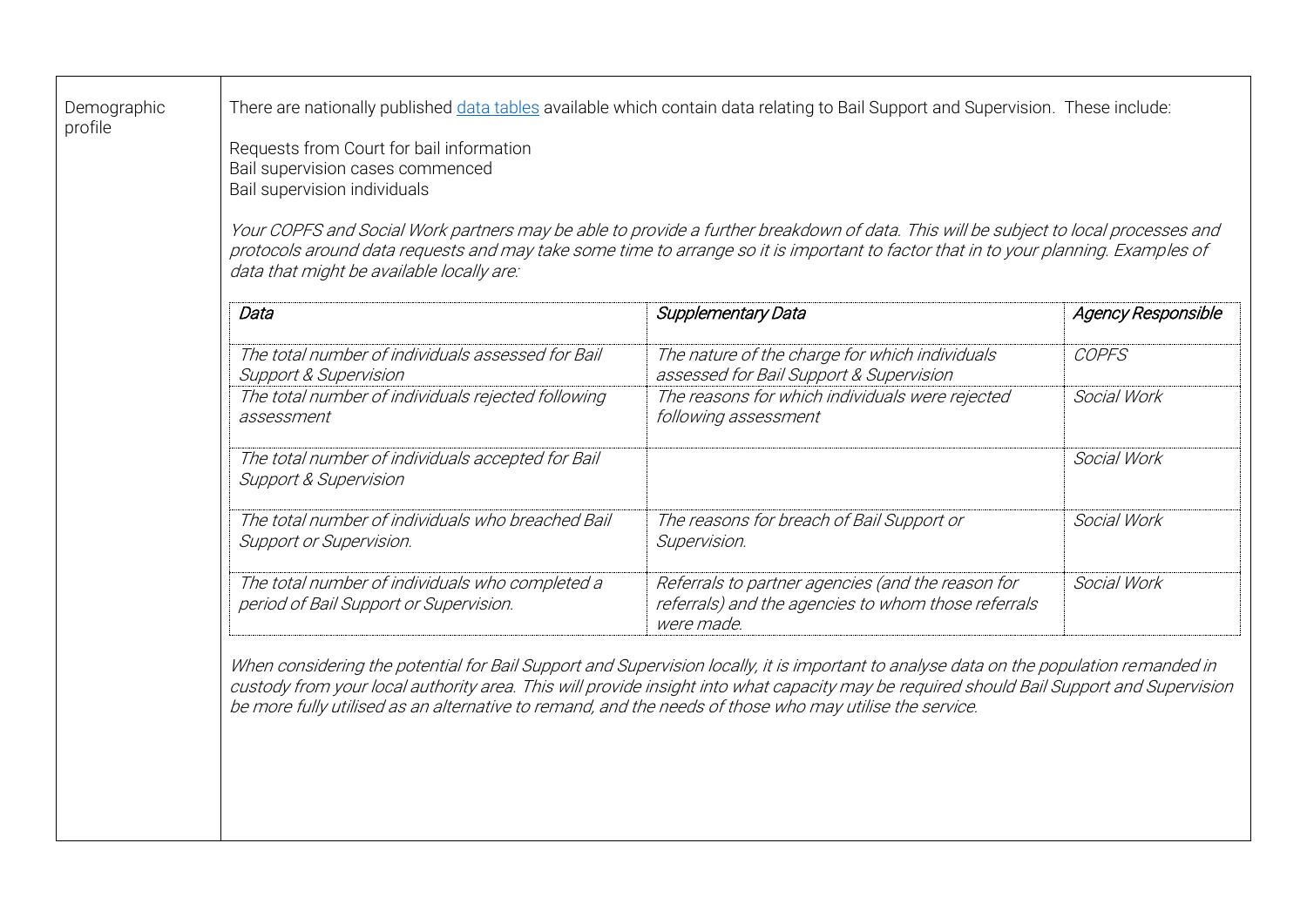There are nationally published [data tables](https://www.sps.gov.uk/Corporate/Information/SPSPopulation.aspx) on SPS Prison Population numbers, broken down by, Gender, Age, and Status.

Untried Convicted awaiting sentence Sentenced

In addition to the above, SPS provide local authority partnerships with monthly reports on the prison population, which includes data on remand, broken down by:

Gender Age Liberation Admission

Other data which may support a broader analysis of the potential for Bail Support and Supervision within the local area is Police custody data. This may give information on crime type, age, gender, ethnicity, local and needs experienced by both charged and held in this manner. It may also indicate where assessment could be targeted and how to get key messages across to services and individuals.

Include a summary of any identified local strengths or issues within this section.



Use the information above to extract data relevant to your local area. Provide a narrative as well as a visual description of the data. This turns data description into data analysis. Provide details of any trends in relation to the referral data.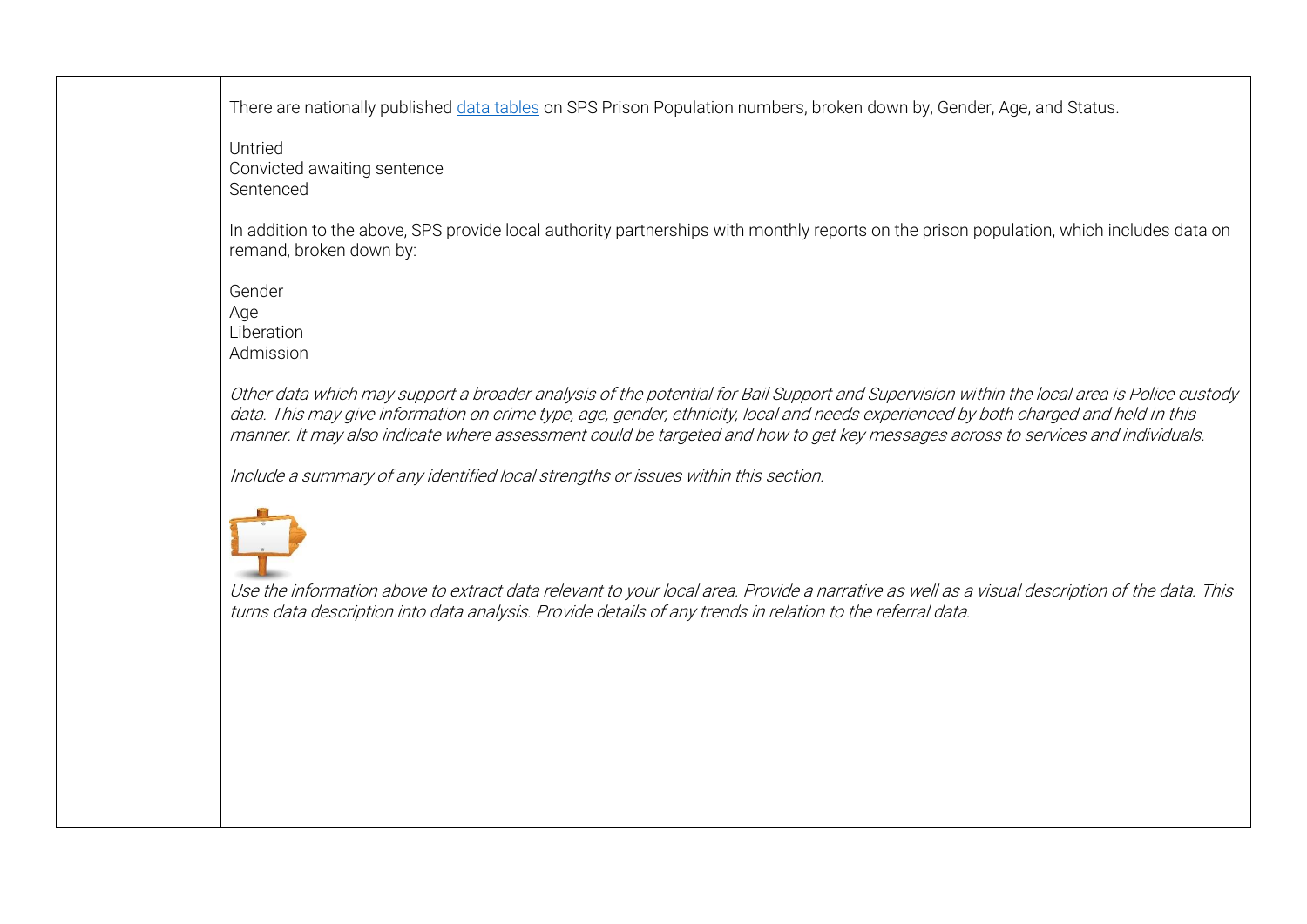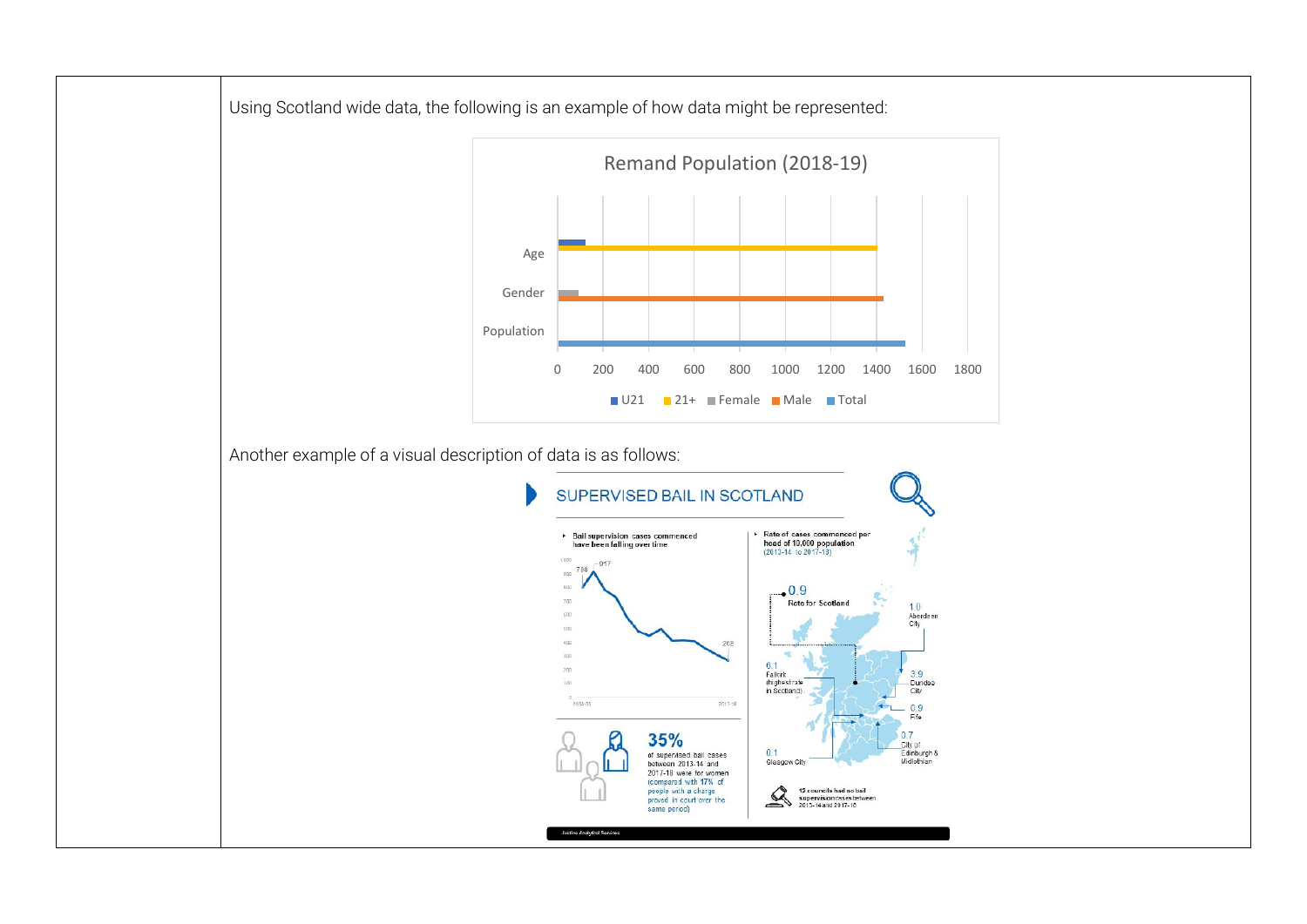| Needs profile    | At a national level, data is not collated on referrals made for support to address needs within Bail Support and Supervision. Data is also<br>not collated on reasons/requests for remand in custody, over a decision/request to grant Bail (COPFS or Judiciary). It is likely that this<br>will be held by Justice Social Work Services at a local level, and this should be utilised to give an indication of the needs experienced by<br>those already receiving this service.<br>In order to analyse what might be needed by the service if this was to be more widely utilised to reduce remand in custody within the |
|------------------|----------------------------------------------------------------------------------------------------------------------------------------------------------------------------------------------------------------------------------------------------------------------------------------------------------------------------------------------------------------------------------------------------------------------------------------------------------------------------------------------------------------------------------------------------------------------------------------------------------------------------|
|                  | area, there are a number of local data sources to consider which may indicate needs to be addressed at this earlier stage. These are:<br>Police charge data: crime type, age, gender, link to substance misuse.<br>Police custody data: crime type, age, gender, identified substance misuse or mental health need, housing status.<br>Justice Social Work: LS/CMI data (needs profile)<br>Justice Social Work: Exit Questionnaire data on needs identified and whether addressed.<br>Justice Social Work: Any available outcome measurement capture tool (for example, Outcome Star).                                     |
|                  | Use the information above, and any further relevant information to extract and consider information relevant to informing the picture of<br>needs in your local area. Providing a narrative against any figures or visual representation of data will support the transition from data<br>description to data analysis. Provide details of any trends apparent from that analysis. Include a summary of any identified strengths<br>and weaknesses from this assessment.                                                                                                                                                   |
| Services profile | Establish who delivers Bail support & supervision locally. Who commissions and funds the service and who delivers it? Have any recent<br>evaluations of services been completed? Work with your local service provider(s) to establish what services are relevant in onward<br>referral locally in terms of needs identified (for example housing, financial inclusion and mental health). Are there any established fast-<br>track pathways into treatment or support services? How are these configured to avoid breach of bail?                                                                                         |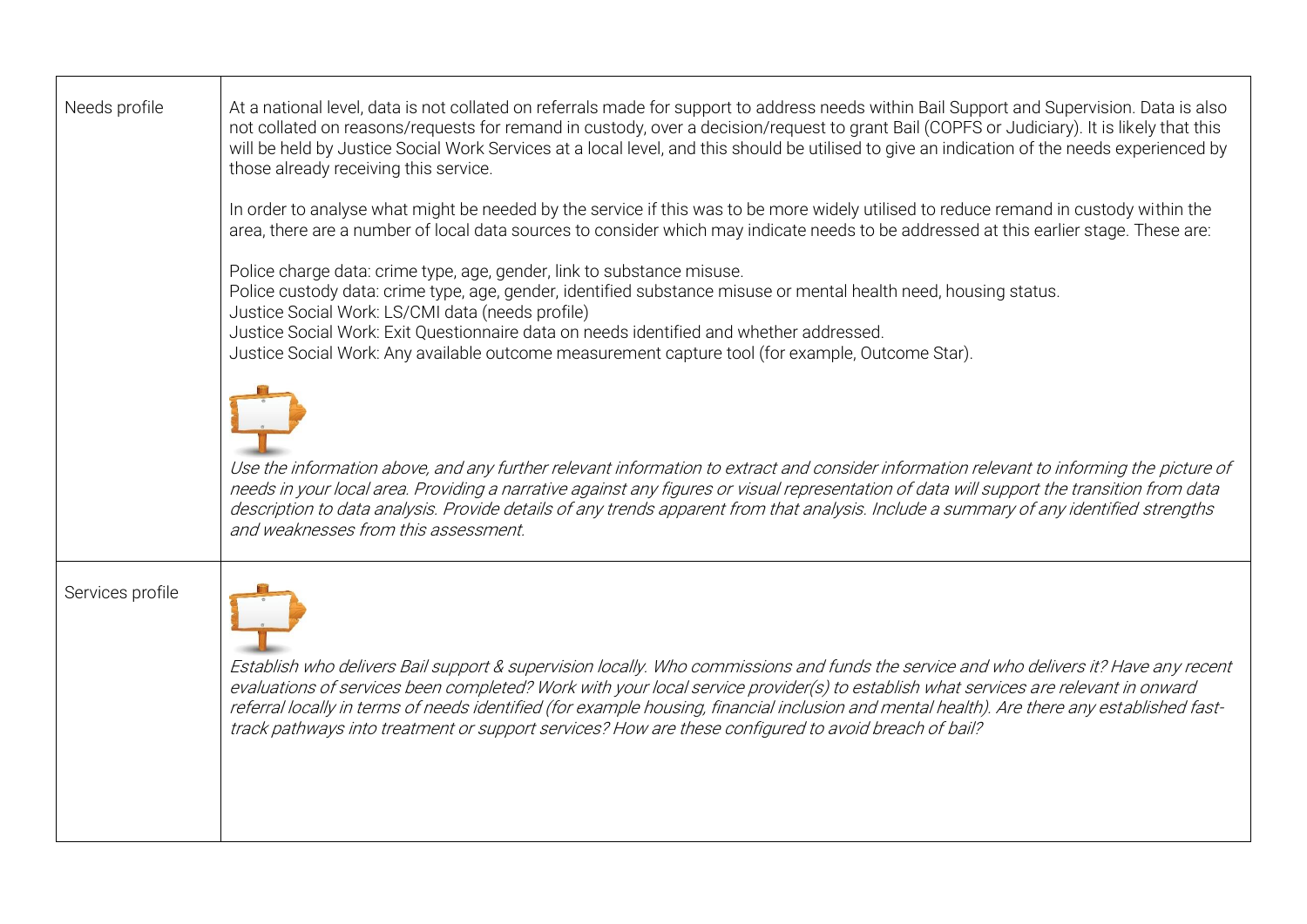You may consider the development of a questionnaire to inform your service map locally. This could include information about:

- Organisation Details Name, composition, nature of engagement with CJP
- Service Details Name, purpose, eligibility criteria, engagement period, whether voluntary or statutory, needs addressed, referral pathway
- Service Delivery Stage(s) of the justice process, current delivery, potential delivery
- Demographic Data Number of people, gender, age range, employment status
- Outcomes Data –Link to national community justice outcomes, link to local CJOIP outcomes, outcomes data held, process for recording outcome data
- Funding Funder(s), funding cycle, tendering process, funding trends, decommissioned services.

Once you have information about services it may be helpful to use an index to further understand the provision locally. For example, the following table shows how services involved in the delivery of Bail Support and Supervision might be mapped against the needs that they aim to address:

| <b>Service</b> | <b>Substance</b> |                     | Financial   Employment | <b>Mental</b> | Housing Relationships |
|----------------|------------------|---------------------|------------------------|---------------|-----------------------|
|                | <b>Misuse</b>    | <b>Difficulties</b> |                        | <b>Health</b> |                       |
| Service 1      |                  |                     |                        |               |                       |
| Service 2      |                  |                     |                        |               |                       |
| Service 3      |                  |                     |                        |               |                       |
| Service 4      |                  |                     |                        |               |                       |

This will be particularly helpful to establish how the services compare / map against the needs identified. For example, are those who are remanded In custody or give bail routinely experiencing issues with substance misuse, and are services in place to address this as part of Bail support and supervision? Include a summary of any identified local strengths or issues within this section.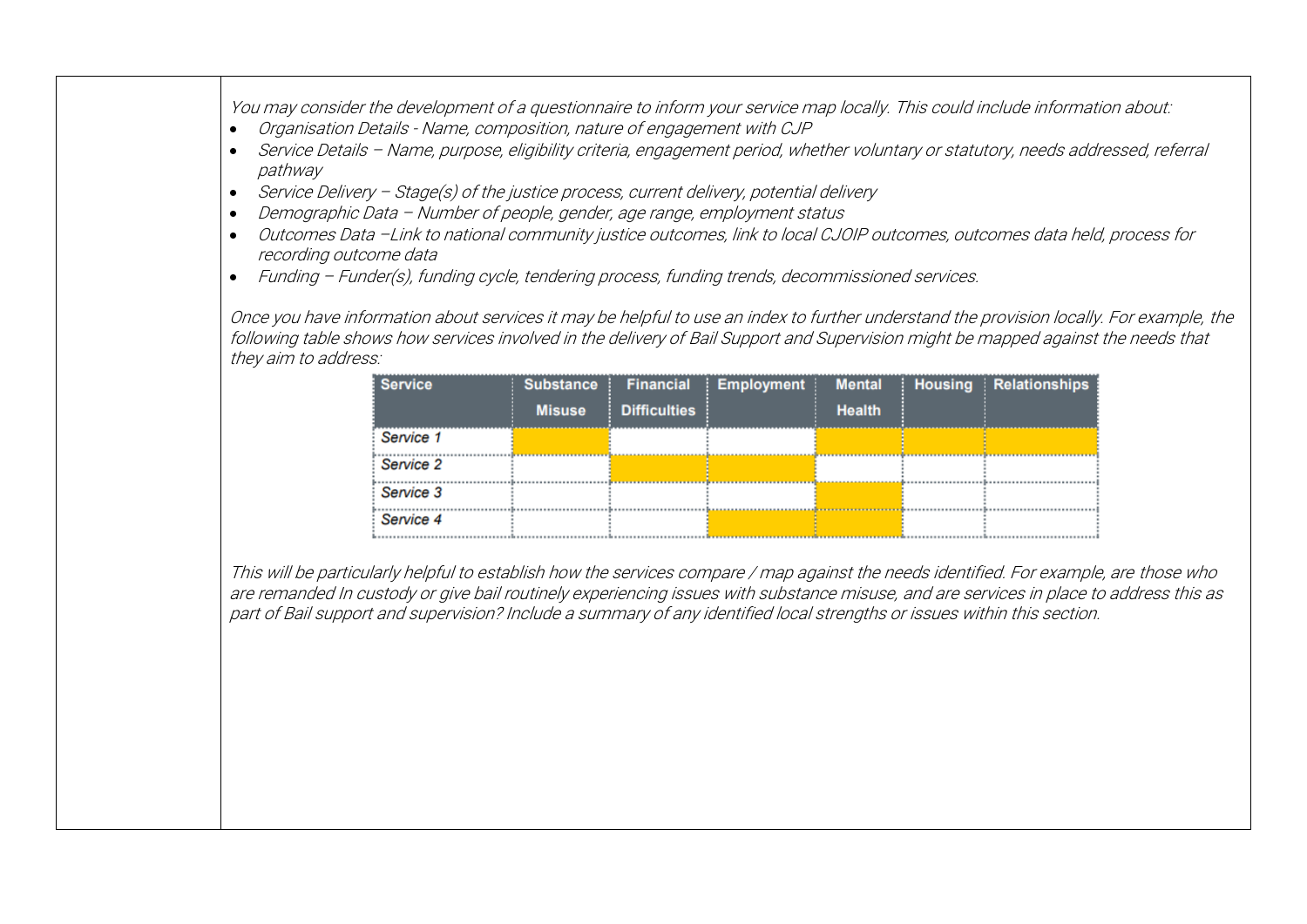| Horizon scanning techniques will be particularly helpful and are explained in more detail in the SNSA guidance. Horizon scanning is an<br>overarching term for identifying and then analysing future impacts on the topic or theme for a SNSA, to allow policy makers to consider<br>how these effect delivery and practice. A properly executed horizon scanning exercise can be hugely beneficial to a proactive<br>partnership to enable it to maximise opportunities for change or mitigate risks, rather than merely react.                                                                                                                                                                                                                               |
|----------------------------------------------------------------------------------------------------------------------------------------------------------------------------------------------------------------------------------------------------------------------------------------------------------------------------------------------------------------------------------------------------------------------------------------------------------------------------------------------------------------------------------------------------------------------------------------------------------------------------------------------------------------------------------------------------------------------------------------------------------------|
| As provided within the SNSA guidance, horizon scanning can be achieved effectively by considering issues under headings covered by<br>the PESTELO acronym. It is also helpful to conduct a SWOT analysis as part of a horizon scan to support analysis of how issues will<br>affect your partnership and what might need to be actioned against these.                                                                                                                                                                                                                                                                                                                                                                                                         |
| An example of an emerging issue to consider as part of a horizon scanning exercise is the COVID-19 pandemic. This crosscuts all<br>themes included in PESTELO, as this will have a range of implications for local partnerships in the delivery of Bail Support & Supervision<br>from a national perspective. For example:                                                                                                                                                                                                                                                                                                                                                                                                                                     |
| Since June 2020 the prison population in Scotland began to rise and did so for 16 consecutive weeks. In particular, the remand<br>population increased to reflect 28% of the total population at its peak. As a result, there is a need to reduce the remand population, and<br>nationally Bail Support and Supervision has been highlighted as a way to achieve this. This has resulted in a review of the National<br>Guidance on Bail Supervision and briefings to the judiciary on availability of Bail Support and Supervision nationally.                                                                                                                                                                                                                |
| For consideration: How aware are the local judiciary of Bail Support and Supervision Services? How might an increase in referrals for<br>Bail Support and Supervision directed nationally, impact on local capacity across community justice delivery? Based on the needs of<br>those in the system, which other agencies might be affected by this? What actions might need to be put in place to consider this?                                                                                                                                                                                                                                                                                                                                              |
| Work with all relevant partners in a workshop capacity to complete a horizon scan and related SWOT analysis against Bail Support and<br>Supervision. Where this is not possible, completed matrices should be shared with partners for their comment and inclusion of specific<br>impacts. The impact of the pandemic to your partners should also be understood on Bail Support and Supervision as part of this<br>analysis. Priority themes emerging from a horizon scan can be either included throughout a SNSA or attached as an appendix to that.<br>These will need considered when forming outcomes and action as part of the subsequent plan where appropriate.<br>Include a summary of any identified local strengths or issues within this section. |
|                                                                                                                                                                                                                                                                                                                                                                                                                                                                                                                                                                                                                                                                                                                                                                |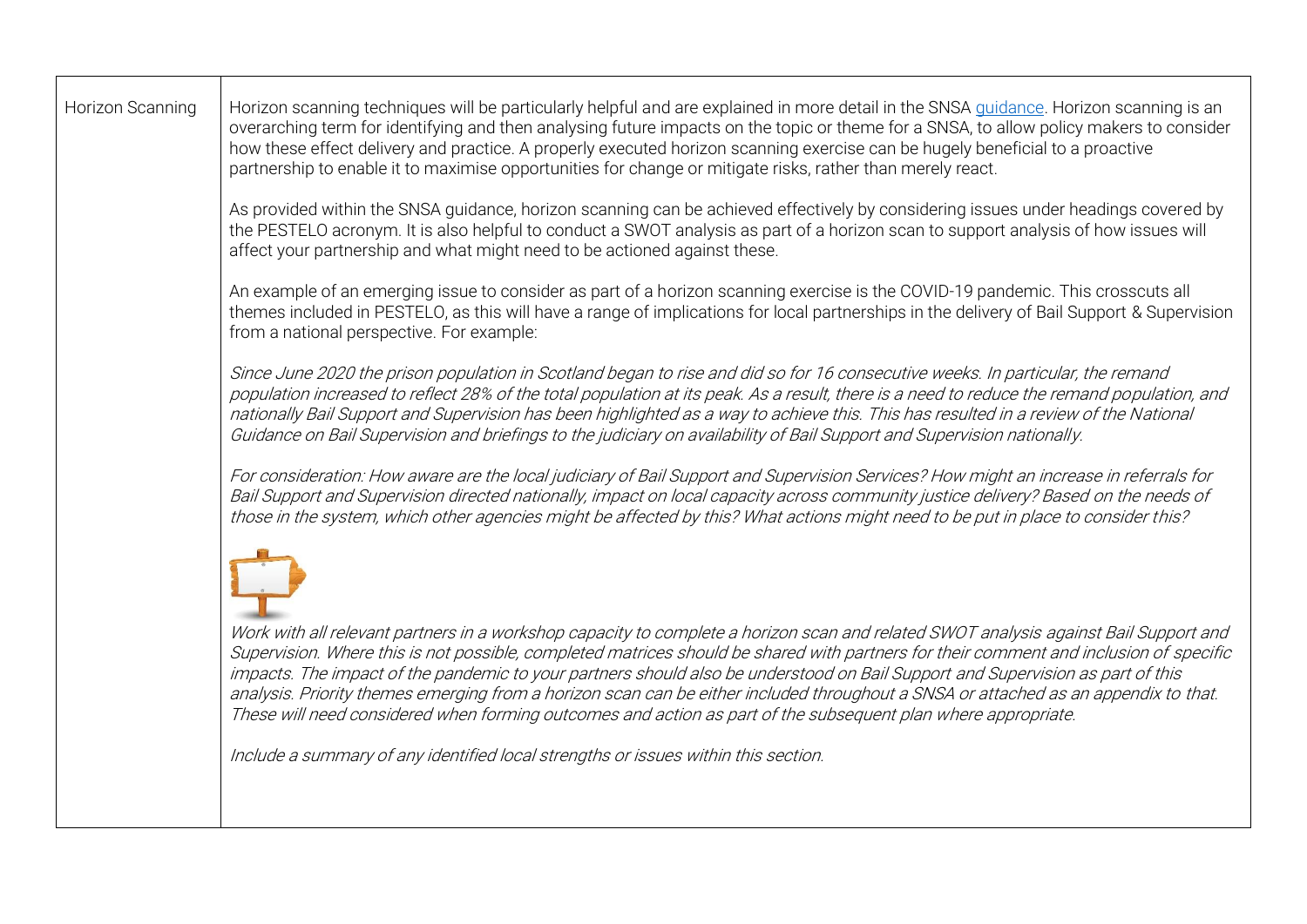| Other information                             | It is helpful here for CJPs to consider how outcomes for people presenting within Bail Support and Supervision are being achieved within<br>other strategic landscapes. This might include the Local Outcome Improvement Plan (LOIP) for the area, the health and social care<br>(Integration Joint Board) strategic plans, local health improvement plans and alcohol and drug partnership activity. Exploring outcomes<br>may identify common actions which can be shares and developed in partnership.                                                                                                                                                                                                                                                                                                                                                                                                              |
|-----------------------------------------------|------------------------------------------------------------------------------------------------------------------------------------------------------------------------------------------------------------------------------------------------------------------------------------------------------------------------------------------------------------------------------------------------------------------------------------------------------------------------------------------------------------------------------------------------------------------------------------------------------------------------------------------------------------------------------------------------------------------------------------------------------------------------------------------------------------------------------------------------------------------------------------------------------------------------|
|                                               | Include a summary of all additional information within this section.                                                                                                                                                                                                                                                                                                                                                                                                                                                                                                                                                                                                                                                                                                                                                                                                                                                   |
| Data analysis and<br>inference<br>development | The following are examples of inferences that might be drawn from Scotland wide data and information:<br>Between 2017-18 and 2018-19, the number of requests for court information, cases commencing and individuals receiving Bail<br>$\bullet$<br>Support & Supervision increased. This is against a trend in reducing numbers year on year since 2014-15. Such an increase may<br>indicate improved awareness of the service.<br>This is the first year since 2014-15 that total cases commenced reflected over 5% of the total requests for Bail information.<br>$\bullet$<br>The rising remand population in Scotland will require mitigation through the greater use of alternatives to custody, like Bail Support<br>and Supervision. This will increase demand for the service and potentially present a greater level of need to be addressed and risk to<br>be managed within those who receive the service. |
|                                               | By collating all of the information in this template, what can you say (either conclusively or hypothetically) about Bail Support &<br>Supervision in your local area? It is important to consider all conclusions based on your assessment of evidence. Where you identify<br>good practice consider how this can be scaled up, replicated or shared. Where you can only hypothesise shows where there are gaps in<br>your evidence picture which will require to be addressed with more information. Filling those gaps can be improvement activity in itself.<br>What are the needs that people face and their potential causes, and what action can be taken to address these? Where are the strengths<br>in service delivery and where are the gaps or opportunities for improvement?                                                                                                                             |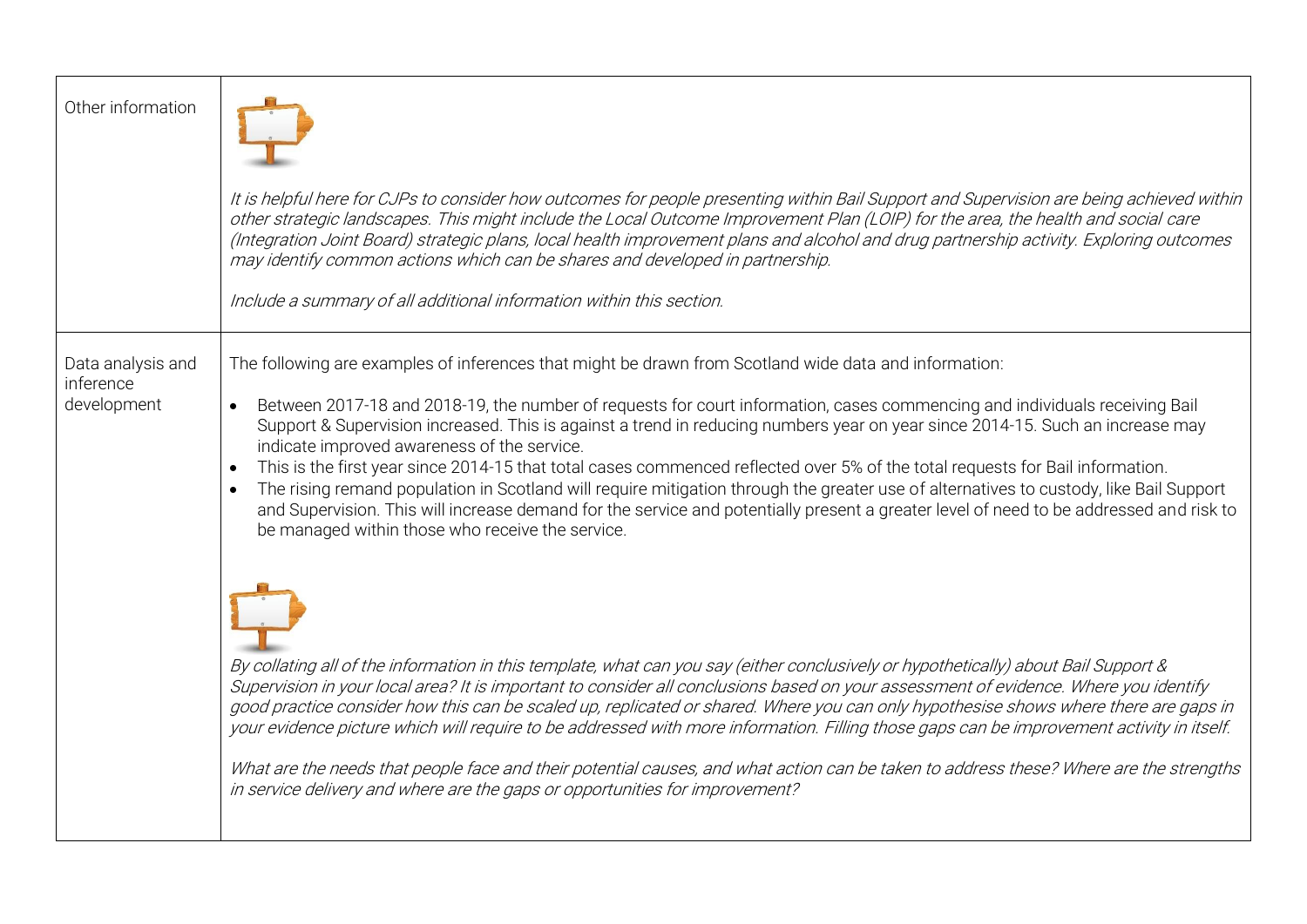Your Police and Social Work partners may be able to provide a further breakdown of locally-specific data. This might provide further insight into trends in crime committed and the needs that have been identified in relation to Bail Support & Supervision. This will give the opportunity to explore potential causes and consider whether interventions offered as part of Bail Support & Supervision can effectively address both offending and its causal factors.

Considerations: Are interventions available as part of Bail Support & Supervision aligned effectively to the offence type and needs and causal factors identified? What does the LOIP set out in response to deprivation in the areas identified? Can Bail Support & Supervision from prosecution activity link to existing provision to address deprivation in these areas, where this is not already achieved? How might capacity within the services working across Bail Support and Supervision be impacted by national changes?

Recommendations and priority setting



You should now have a range of quantitative and qualitative data and information available to you about the provision of Bail Support & Supervision in your local area. Using the data analysis and inference development section as a basis, list the items that you have identified as strengths alongside those that require improvement (referred to as improvement activity). It is important to note that gaps in information you have identified may also form an action to be addressed.

Improvement activity should now by prioritised. This doesn't mean that improvement activity that doesn't reach the top of the list will never get done; it might get done at a later time, it might be that it cannot be completed until something else is done or it might mean that resource needs to be freed up at a later date. The CJP can use this SNSA template, once complete, as an audit trail of decision making and to ensure that improvement activity that isn't prioritised doesn't get forgotten.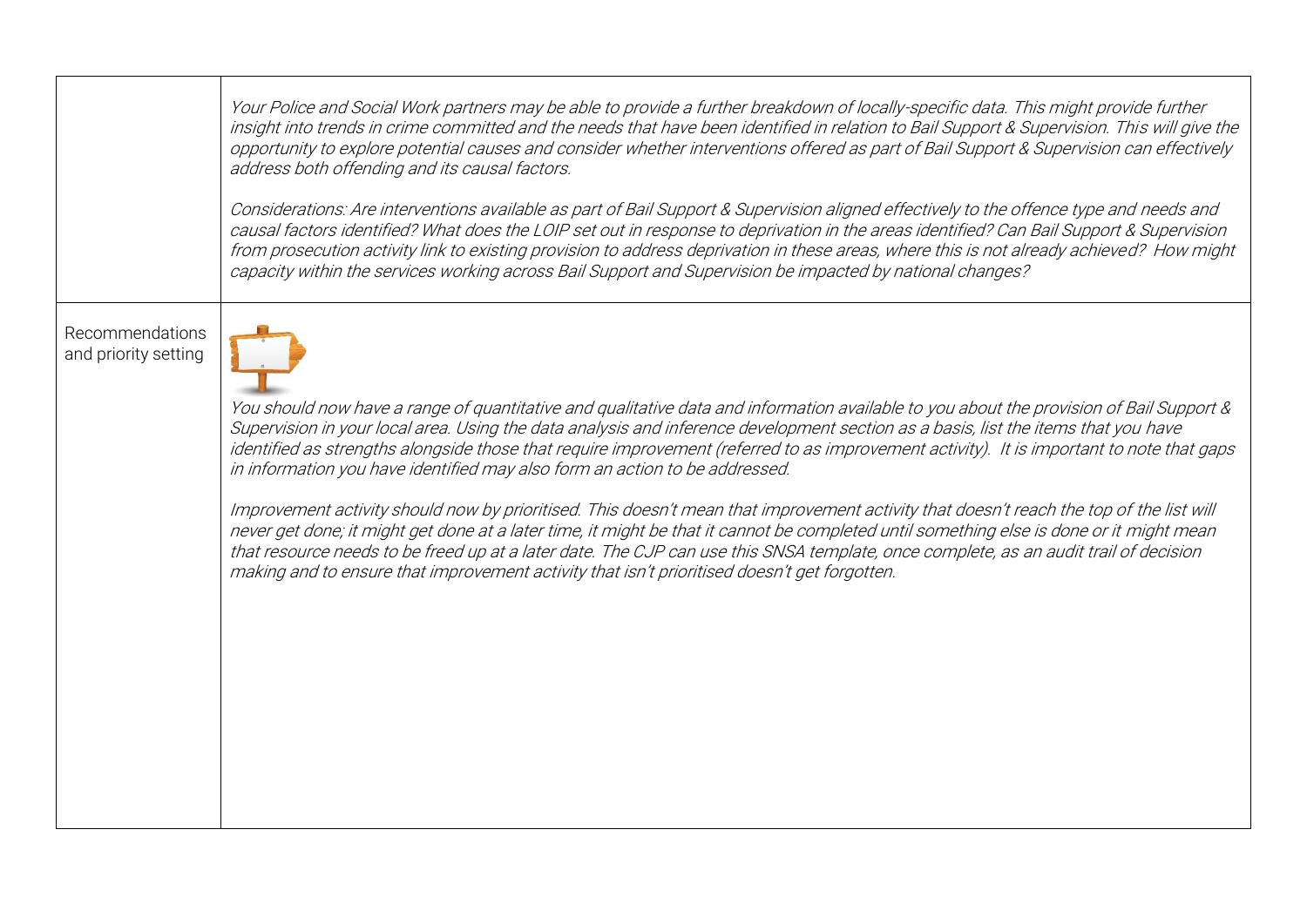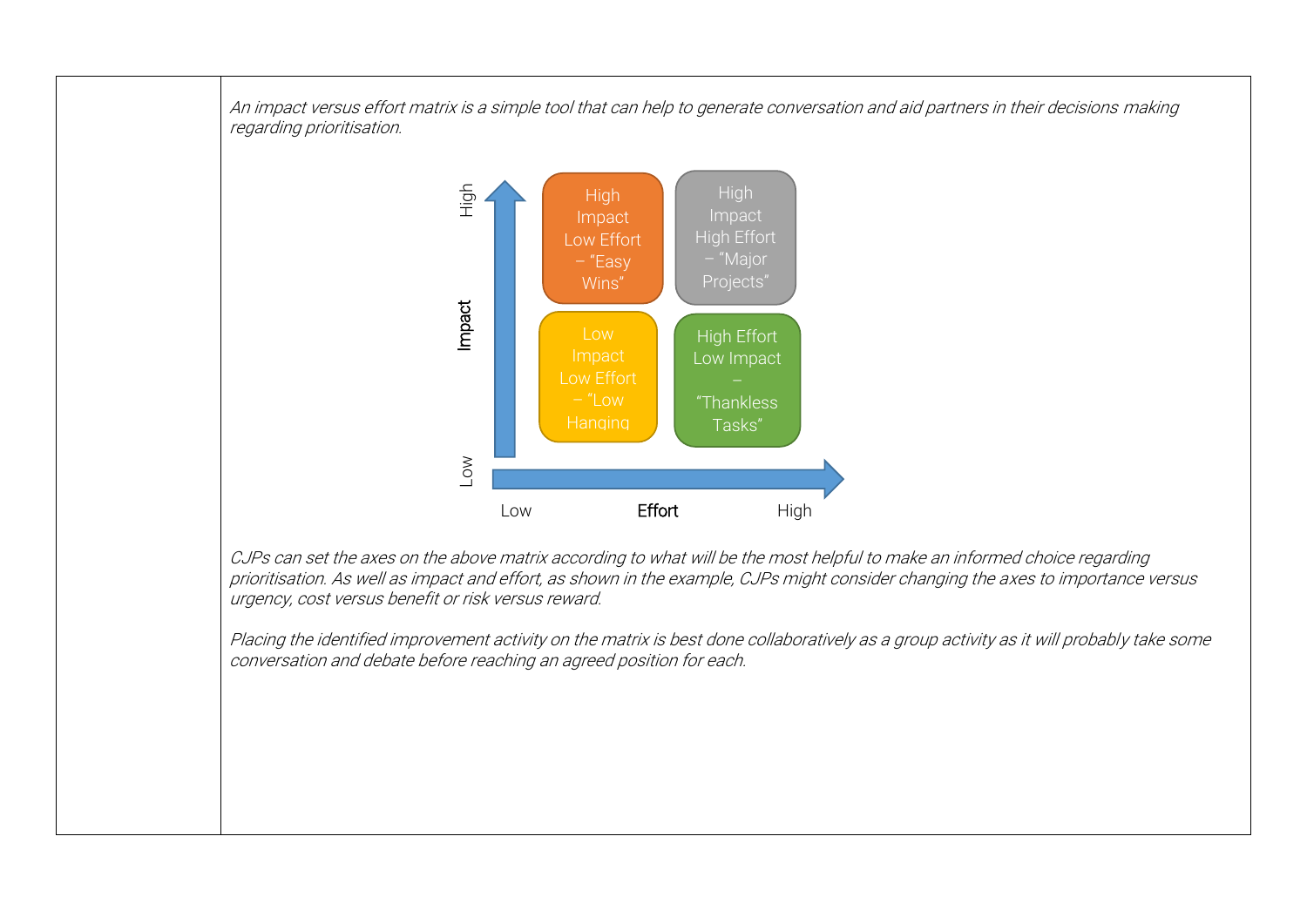| Improvement<br><b>Activity</b>    | Critical to<br><b>Meeting</b><br><b>Standards</b> |                                                                                                                                                                            | <b>Strategic</b><br>Value                                                            | Ease           | <b>Benefit to the</b><br>Individual                                                                                                                                                                                                                                    | Cost                     | Resource<br><i><b>Impact</b></i> |                | <b>Overall Priority</b>     |
|-----------------------------------|---------------------------------------------------|----------------------------------------------------------------------------------------------------------------------------------------------------------------------------|--------------------------------------------------------------------------------------|----------------|------------------------------------------------------------------------------------------------------------------------------------------------------------------------------------------------------------------------------------------------------------------------|--------------------------|----------------------------------|----------------|-----------------------------|
| <b>Imp Activity 1</b>             | $\overline{4}$                                    |                                                                                                                                                                            | $\mathcal{I}$                                                                        | $\mathcal{S}$  | $\mathcal S$                                                                                                                                                                                                                                                           | 5                        |                                  | $\mathcal{Z}$  | $\mathcal{S}_{\mathcal{S}}$ |
| Imp Activity 2                    | 5                                                 |                                                                                                                                                                            | $\overline{2}$                                                                       | $\overline{4}$ | $\overline{4}$                                                                                                                                                                                                                                                         | $\overline{4}$           |                                  | 5              | 4                           |
| <b>Imp Activity 3</b>             | $\mathcal I$                                      |                                                                                                                                                                            | $\overline{1}$                                                                       | 5              | $\mathcal{I}$                                                                                                                                                                                                                                                          | $\overline{\mathcal{S}}$ |                                  | $\overline{4}$ | 2.5                         |
| Critical to meeting<br>standards? |                                                   | For this table, you could set the following priority ratings:<br>Is the improvement activity crucial to ensure effective<br><b>Bail Support and Supervision provision?</b> |                                                                                      |                | 1 = Critical                                                                                                                                                                                                                                                           |                          | 5 = Not critical                 |                |                             |
| Strategic Value?                  |                                                   | Is the improvement activity important to your overall<br>strategy?                                                                                                         |                                                                                      |                |                                                                                                                                                                                                                                                                        |                          | 1 = Highly important             |                | 5 = Not important           |
| Ease?                             | Benefit to the<br>individual?                     |                                                                                                                                                                            | Will the improvement activity be fairly east to complete?                            |                |                                                                                                                                                                                                                                                                        |                          | $1 = Very easy$                  |                | $5 = \text{Very difficult}$ |
|                                   |                                                   |                                                                                                                                                                            | Will the improvement activity likely yield significant<br>benefit to the individual? |                |                                                                                                                                                                                                                                                                        |                          | 1 = Highly likely                |                | $5 = Not$ likely            |
| Cost?                             |                                                   | Will the improvement activity likely cost a lot?                                                                                                                           |                                                                                      |                |                                                                                                                                                                                                                                                                        | $1 = Low cost$           |                                  |                | $5 = High cost$             |
| Resource impact?                  |                                                   |                                                                                                                                                                            | CJP resource?                                                                        |                | Will the improvement activity have a great impact on                                                                                                                                                                                                                   | 1 = Low impact           |                                  |                | 5 = High impact             |
| Overall priority:                 |                                                   |                                                                                                                                                                            | Average score of all five criteria                                                   |                |                                                                                                                                                                                                                                                                        |                          |                                  |                |                             |
|                                   |                                                   |                                                                                                                                                                            |                                                                                      |                | Note: In this example, the lower the score the higher the improvement activity's priority                                                                                                                                                                              |                          |                                  |                |                             |
|                                   |                                                   |                                                                                                                                                                            |                                                                                      |                | It is important to remember that this template is one of a number that will make up a whole SNSA for the local area. Therefore, this<br>technique should also be considered to prioritise all improvement activity being considered for inclusion in the area's CJOIP. |                          |                                  |                |                             |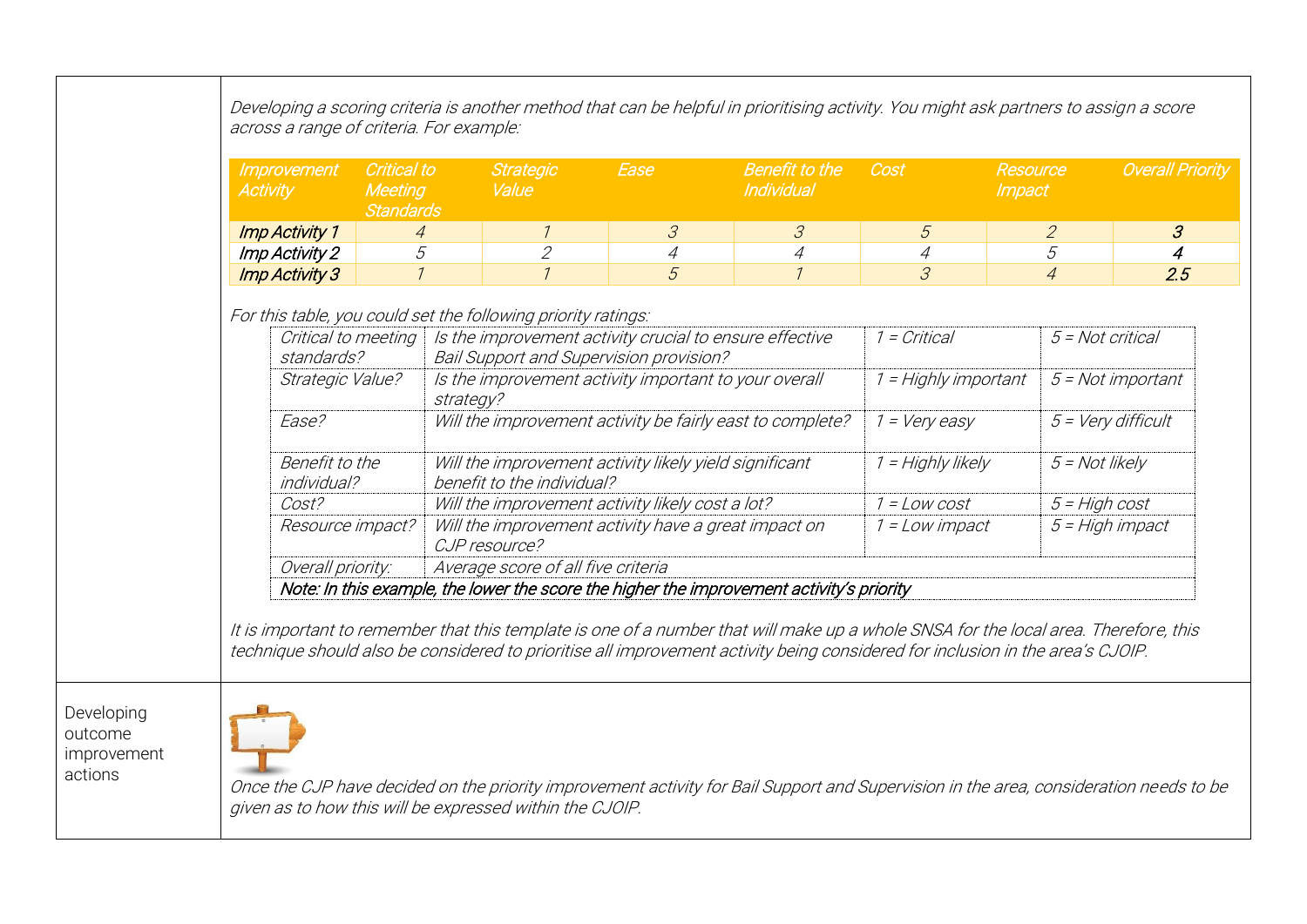A good way to approach this is to write an objective which describes what the CJP are trying to achieve. Use the SMART acronym to define how the CJP are going to know if the improvement activity is successful: Specific – outline in a clear statement precisely what is required Measurable – include a measure that will enable the CJP to monitor progress and to know when the objective has been achieved Achievable – ensure there is commitment and capacity to carry out the necessary activity Realistic – ensure there are no factors which would make the achievement of the objective impossible or unlikely Time-bound – agree the date by which the activity must be completed The CJP should now be able to answer the following questions about Bail Support and Supervision in the local area: What recommendations can you make to improve Bail Support and Supervision in the local area? Who do the recommendation impact on in terms of action and delivery? What is the intended impact of the actions that follow a recommendation? What are the priority areas for action arising from the SNSA for Bail Support and Supervision in the area?